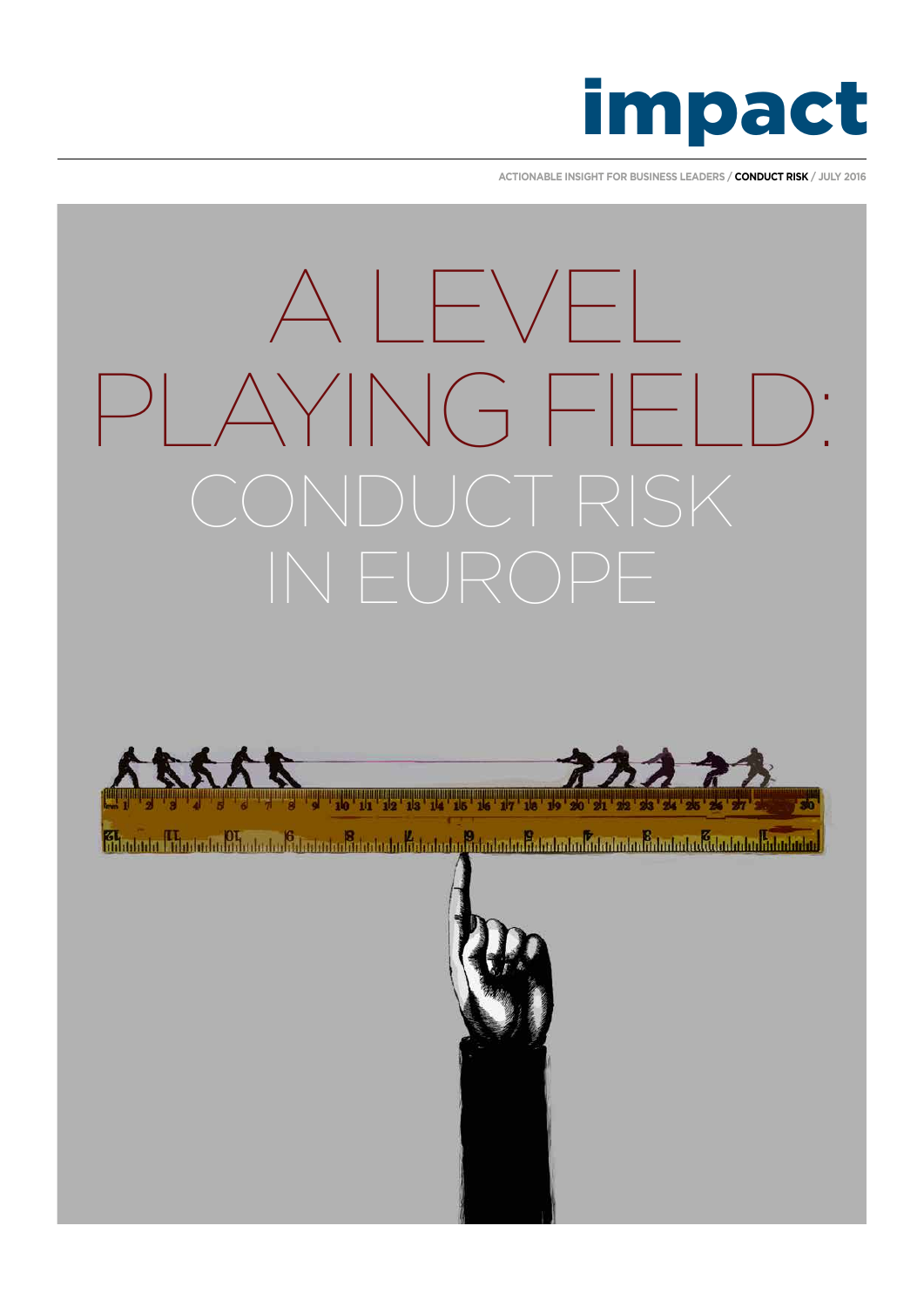02 **ACTIONABLE INSIGHT FOR BUSINESS LEADERS / CONDUCT RISK / JULY 2016**

impact



With Solvency II finally complete in terms of the rules, regulations and legislation, insurance firms were just getting to grips with the various implications for major product lines and different countries when the UK voted to leave the EU. Despite this uncertainty, a new agenda around conduct risk continues to gain traction – so what will this mean for Europe's insurance sector?

By David Worsfold

egulators are restless entities. They constantly review strategies, create new agendas and throw out new challenges to those they govern; those shaping the future of Europe's insurance sector are no exception. "Whether it is industry-focused regulators such as the European

Insurance and Occupational Pensions Authority (EIOPA) and the increasingly important global regulators around the Financial Stability Board (FSB), or co-legislators such as the EU's Financial Stability, Financial Services and Capital Markets Directorate, regulators want to be seen to be in control of the markets. This is a legacy of the failure to predict or prevent the global banking collapse of 2007-08. Regulators now share a collective determination not to be caught out again and the UK's Brexit vote will most likely reinforce that resolve," says Michael Culligan, principal at Milliman. Insurance and Occu

This fear of failure drives them from one agenda to the next, often embarking on the next big change before the last one has been completed. This is precisely where the European insurance sector finds itself in 2016, even without the huge additional complication of addressing how – maybe even if – the UK leaves the EU.

"After more than a decade of preparation, meticulous debate and not a few false starts, Solvency II was finally enacted at the beginning of January, ready to be transformed into a broader rolling agenda around

financial stability," explains Oliver Gillespie, principal at Milliman. "There are, however, a handful of unresolved key issues, including the treatment of infrastructure investments and securitisation, and the debates on the 2018 review of Solvency II were already starting in earnest. This review may be one of the casualties from the referendum as the Commission and EIOPA are going to be significantly distracted by the need to address a wide range of issues associated with the UK leaving the EU," he adds.

#### **Consumer protection**

Alongside this is a whole new agenda opening up around conduct regulation. This shouldn't come as a surprise to the insurance sector because it is precisely the path that banking has followed with the FSB and the International Organisation of Securities Commissions pushing conduct risk as a key issue from the middle of 2014, before the full implementation of the Basel 3 regulations, associated reporting and stress testing.

Globally, regulators are increasingly focused on consumer protection and mis-selling issues. "The UK and the US are ahead of the game when it comes to risk-based reporting and building regulation around the concept of consumer detriment, but many other markets, especially in Asia, are also looking to address these issues. They want to be seen as good places to do business and so are aligning their regulatory approaches with those of the more developed markets," highlights Neil Cantle, principal at Milliman.

8888

MILLIMAN / IMPACT / JULY 2016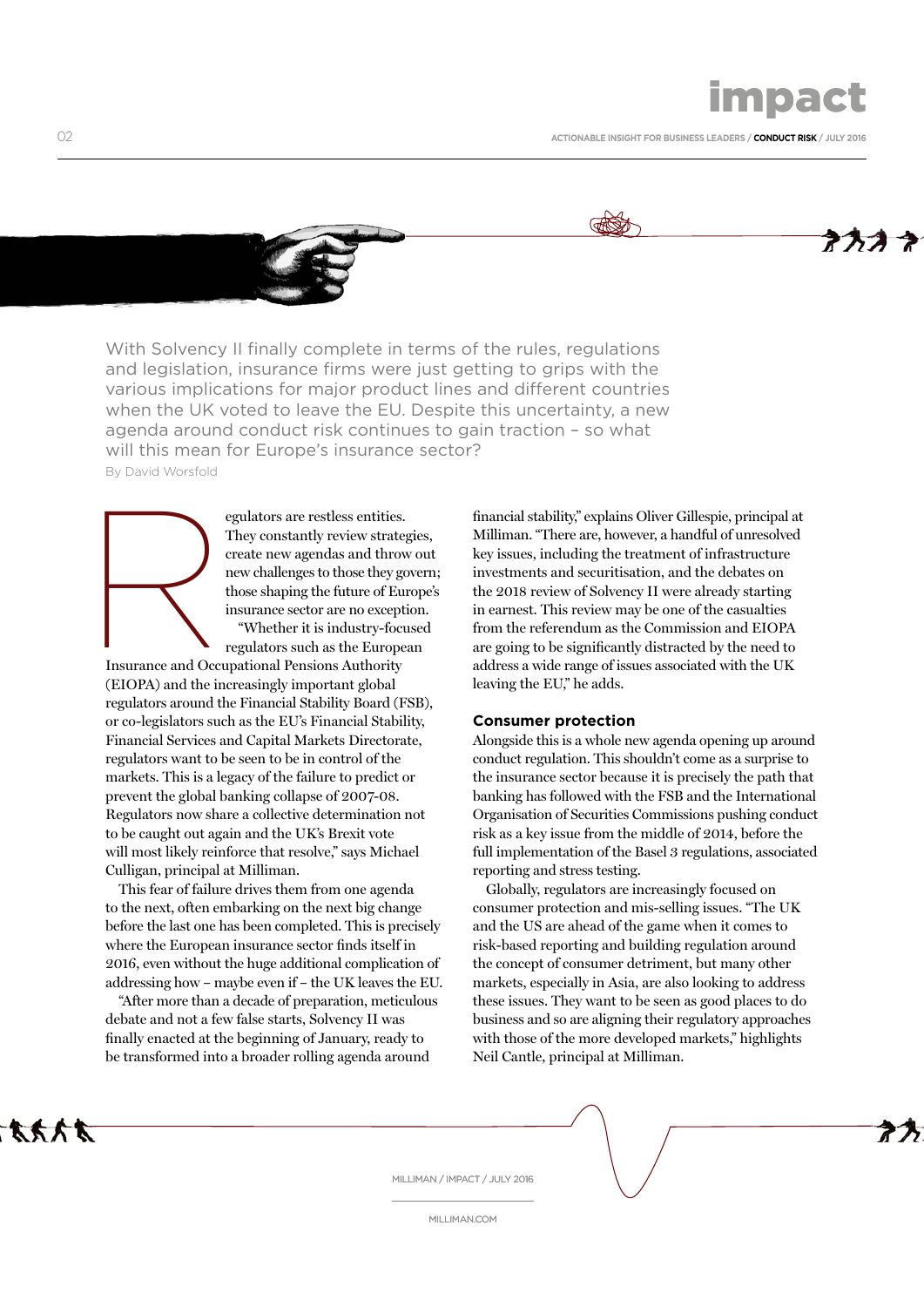03 **ACTIONABLE INSIGHT FOR BUSINESS LEADERS / CONDUCT RISK / JULY 2016**

## # 2222

The new focus on conduct risk in Europe was highlighted by the chair of EIOPA, Gabriel Bernardino, at the organisation's fifth annual conference in Frankfurt last September.

"A strengthening of conduct of business supervision is important for consumers, for insurance undertakings and for the market as a whole, as it promotes the orderly functioning of markets resulting in a level playing field, a healthy competitive environment, increased consumer confidence and financial stability. An effective and efficient conduct of business supervisory framework contributes to a credible deterrence of market misconduct and allows for pre-emptive and proactive supervision by acting before a developing issue becomes widespread.

"There has been significant reputational and financial damage as a result of consumer mis-selling scandals in the EU. Moreover, there has been a material loss in consumer confidence, compounded by existing information asymmetry and lack of financial education on the part of consumers.

"There is a clear need for a more consumer-centric culture in firms – senior management needs to take on more responsibility to prevent poor product oversight and misaligned incentives for sales staff. Traditional approaches to conduct of business regulation and supervision, focused on point of sale – disclosure and selling practices – and a 'tick-box' approach, have proved insufficient to prevent mass mis-selling," said Bernardino.

#### **Tone from the top**

A BARTIN AND THE TABLE TO A SALE

The need for senior management leadership will be key. The FSB identified the 'tone from the top' as a key indicator of the risk culture in major financial institutions in its initial report on conduct risk strategies in April 2014, and this has been embraced by the International Association of Insurance Supervisors and by EIOPA.

 $222$ 

In particular, EIOPA has warned that the failure of many institutions and regulators to make the connection between conduct and prudential regulation has been a source of weakness in the past. It makes it clear in its *Strategy towards a comprehensive risk-based and preventive framework for conduct of business supervision* (published in January 2016) that "the interlinkages between conduct risk and the financial soundness of insurance undertakings and the stability of the financial system as a whole" will be a key focus as this agenda develops.

"In essence, it is about much more than the sales processes of individual insurance companies and intermediaries or even the potential reputational damage to the insurance industry. It is about ensuring financial stability and preventing any cross-contamination from poor conduct, whether that be product design, inappropriate sales incentives, poorly trained staff or inadequate monitoring," outlines Gillespie.

Financial stability is one key driver for this new focus on conduct risk but alongside that is the need to bring regulators across the EU up to scratch. This isn't just



*An effective conduct of business supervisory framework contributes to a credible deterrence of market misconduct and allows for preemptive and proactive supervision by acting before a developing issue becomes widespread.* 

Gabriel Bernardino, chair, European Insurance and Occupational Pensions Authority (EIOPA)



MILLIMAN / IMPACT / JULY 2016

MILLIMAN.COM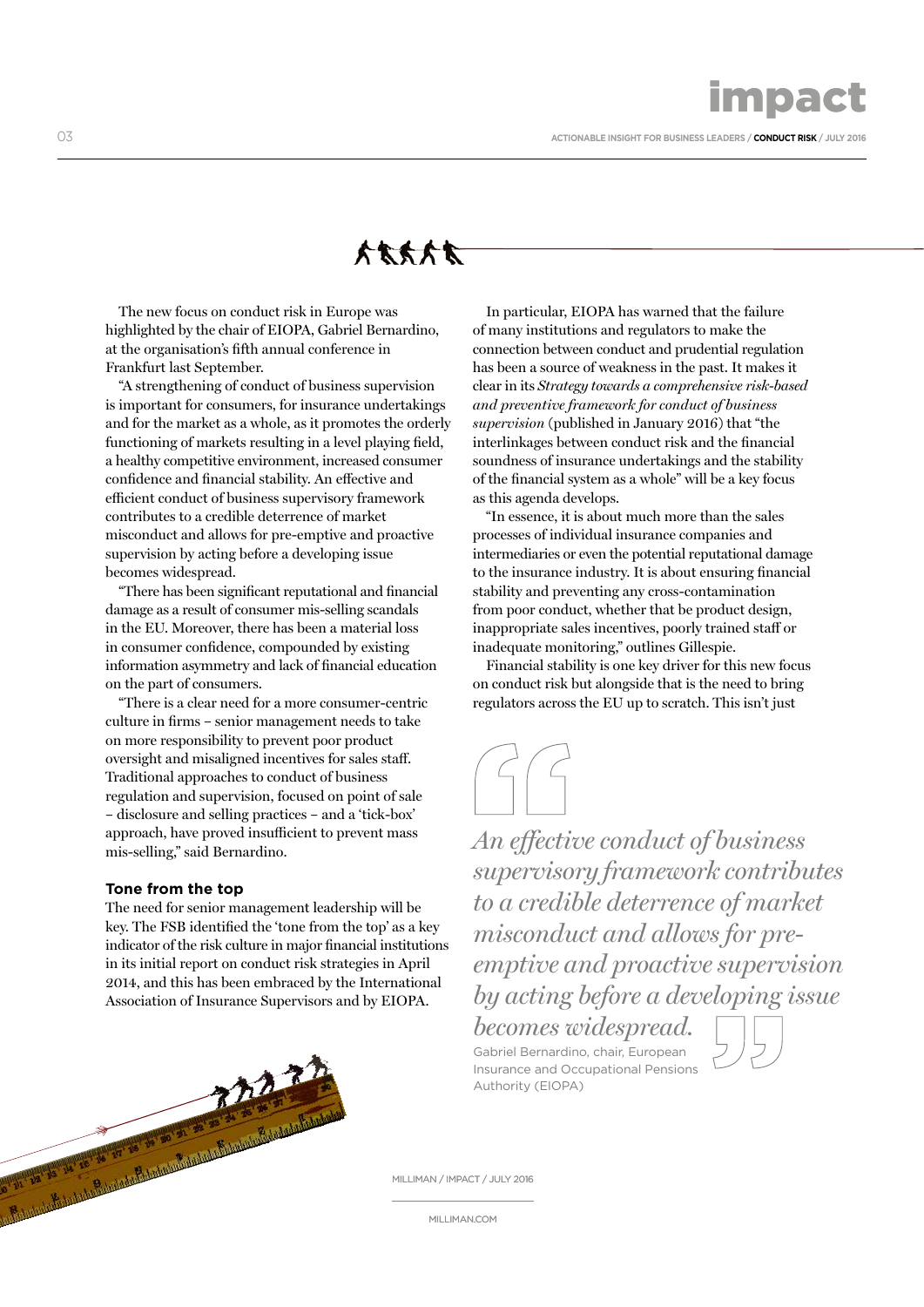## impact

04 **ACTIONABLE INSIGHT FOR BUSINESS LEADERS / CONDUCT RISK / JULY 2016**

### EU CONSUMER AGENDA

The European Commission's Green Paper on *Retail financial services: better products, more choice and greater opportunities for consumers and businesses* – originally announced in the Capital Markets Union Action Plan [IP/15/5731] – is high level and wide ranging. It doesn't put forward policy proposals, but seeks views on improving products, choice and opportunities for firms and consumers across insurance, loans, payments and savings accounts and other retail investments.

The paper starts from the assumption that in the EU there are fragmented markets and insufficient competition, limited cross-border activity, differences in price and choice across member states and minimal consumer switching.

"In practice, this means that many Europeans may not be enjoying the widest range of products or they are paying over the odds," says the European Commission.

The consultation also considered the impact of digital technology on the market. Digital services such as online banking, peer-to-peer lending or price comparison websites present many opportunities for the providers and consumers, but can also pose a regulatory and consumer protection challenge.

a concern for EIOPA but is also firmly aligned with the broader political agenda with the Capital Markets Directorate currently consulting on a very consumerfocused agenda for the whole sector (see box above).

EIOPA is very clear on what it sees as the problem – and the urgency of finding a solution:

"Some National Competent Authorities (NCAs) have long-standing experience and broad mandates, including comparably huge resources, undertaking consumer surveys, extensive thematic reviews, sophisticated monitoring frameworks, including mystery shopping, etc.

"At the other end of the scale, there are examples of NCAs only recently embarking on the topic of conduct risk as a new and evolving theme. Irrespective of the underlying differences in national market structures, the consequence is that similar issues may be treated in different ways to the detriment of consumers and at the risk of lack of convergence across the EU.

The Green Paper complements other EU Commission initiatives, such as the Capital Markets Union, the Digital Single Market and the Single Market Strategy.

The focus in the Financial Stability, Financial Services and Capital Markets Directorate remains on improving growth and the single market and removing barriers to digital innovation, say officials despite the upheaval caused by the abrupt resignation of Lord Hill, the UK Commissioner in charge, and his subsequent replacement by Valdis Dombrovskis, the Latvian Commission vice-president.

"Making it easier to sell into other Member States will increase opportunities for financial services firms. Increasing transparency in pricing and access by consumers to products in other countries might also, in the long term, have an impact on pricing and competitiveness," says Oliver Gillespie, principal at Milliman.

The consultation closed at the end of March and the Commission originally envisaged publishing an Action Plan on Retail Financial Services later in 2016, possibly preceded by a conference of interested parties. This timetable is likely to slip in the wake of the UK referendum result and it now seems unlikely that the conference will take place this year.

"Considering the highly fragmented situation across the EU, the different NCAs' approaches, current status and available resources for addressing conduct of business supervision in member states, convergence across the EU should take these differences into account. However, this does not imply moving at the pace of the least developed approach."

#### **Removing market barriers**

Thematic reviews have been a favoured tactic for the UK's Financial Conduct Authority (FCA). They are used to targeting a specific financial activity or product that is feared to be causing consumer detriment or creating a barrier to the effective functioning of the market.

MILLIMAN / IMPACT / JULY 2016

MILLIMAN.COM

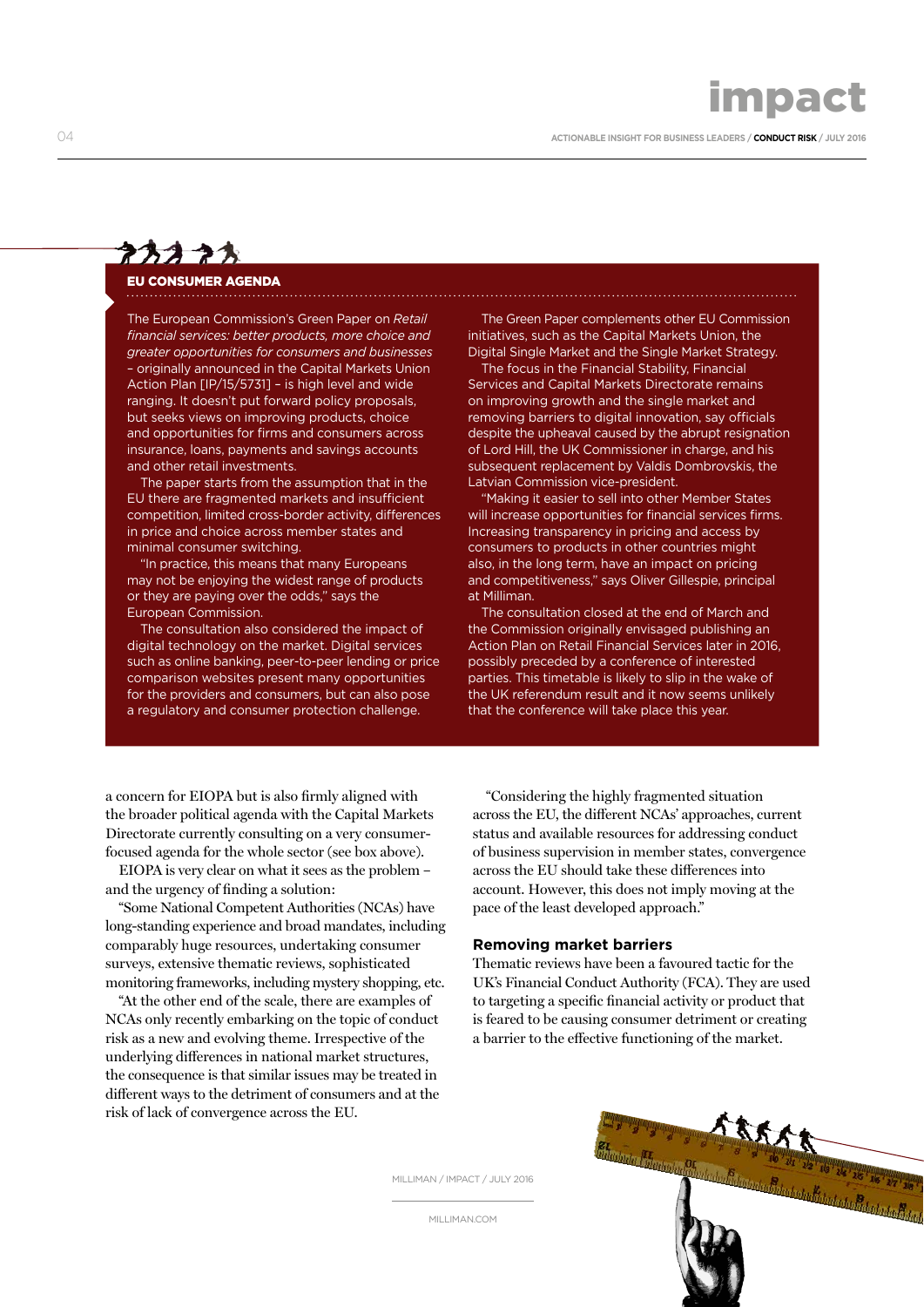impact

05 **ACTIONABLE INSIGHT FOR BUSINESS LEADERS / CONDUCT RISK / JULY 2016**

"They have the advantage of being very focused and relatively quick when compared to previous regulatory approaches which have involved extensive, in-depth and lengthy investigations. The FCA has used them to warn regulated firms to address a problem, giving them a chance to act without heavy regulatory intervention. When that warning hasn't been heeded intervention can follow quickly," says Culligan.

EIOPA wants to use thematic reviews in a crossborder context to "help to explore issues that go beyond one national market, either because those issues have a cross-border element to them, or because they arise in several national markets. This approach would build a coordinated understanding across those markets and be beneficial for European consumers."

The pan-European regulator has moved quickly in the weeks following the UK's referendum to demonstrate its determination not to be deflected from this agenda by announcing that it is conducting a thematic review of the unit-linked life assurance market. It has raised concerns about the relationships between insurers and asset managers and is expecting insurers to report through their national regulators by the end of September. This is likely to be the first of several similar reviews as EIOPA hammers home the "business as usual" message while the Brexit negotiations are pursued by the politicians.

#### **How can insurers prepare themselves for this new focus on conduct risk?**

Perhaps looking at some of the tools developed by the major banks would be useful, although banks admit they have struggled to define it, partly because regulators





*Poor conduct can be caused by deliberate actions or may be inadvertent due to inadequacies in an organisation's practices, frameworks or education* 

*programmes.* 

Chris van Homrigh, Australian Securities and Investments Commission



have been reluctant to provide definition as they don't want it put into another silo, as Chris van Homrigh, from the Australian Securities and Investments Commission recently explained to Risk.net.

"Conduct risk is essentially what you do, why you do it and the implications of those actions. It's also when you don't do something. That is, when you see something does not look right and do not escalate the matter appropriately for action. Poor conduct can be caused by deliberate actions or may be inadvertent due to inadequacies in an organisation's practices, frameworks or education programmes."

Many of the major banks have already appointed someone at director level responsible for conduct risk, including UBS, Barclays, HSBC, RBS and Citi, in order to demonstrate that they are providing the right 'tone from the top', highlighted as necessary by the FSB. They are also creating multi-layered reporting strategies which help them search for anomalies in quantitative and qualitative data. As well as searching through the obvious indicators of potentially flawed conduct such as distorting sales incentives, product churning, fraud and sudden changes in business flows, this also means looking at staff and intermediary turnover, disciplinary events and client feedback.

For EIOPA one of the key challenges for the industry will be keeping pace with new risks and not dealing with conduct and prudential regulation in separate silos, but seeing the two as inextricably linked.

MILLIMAN / IMPACT / JULY 2016

MILLIMAN.COM